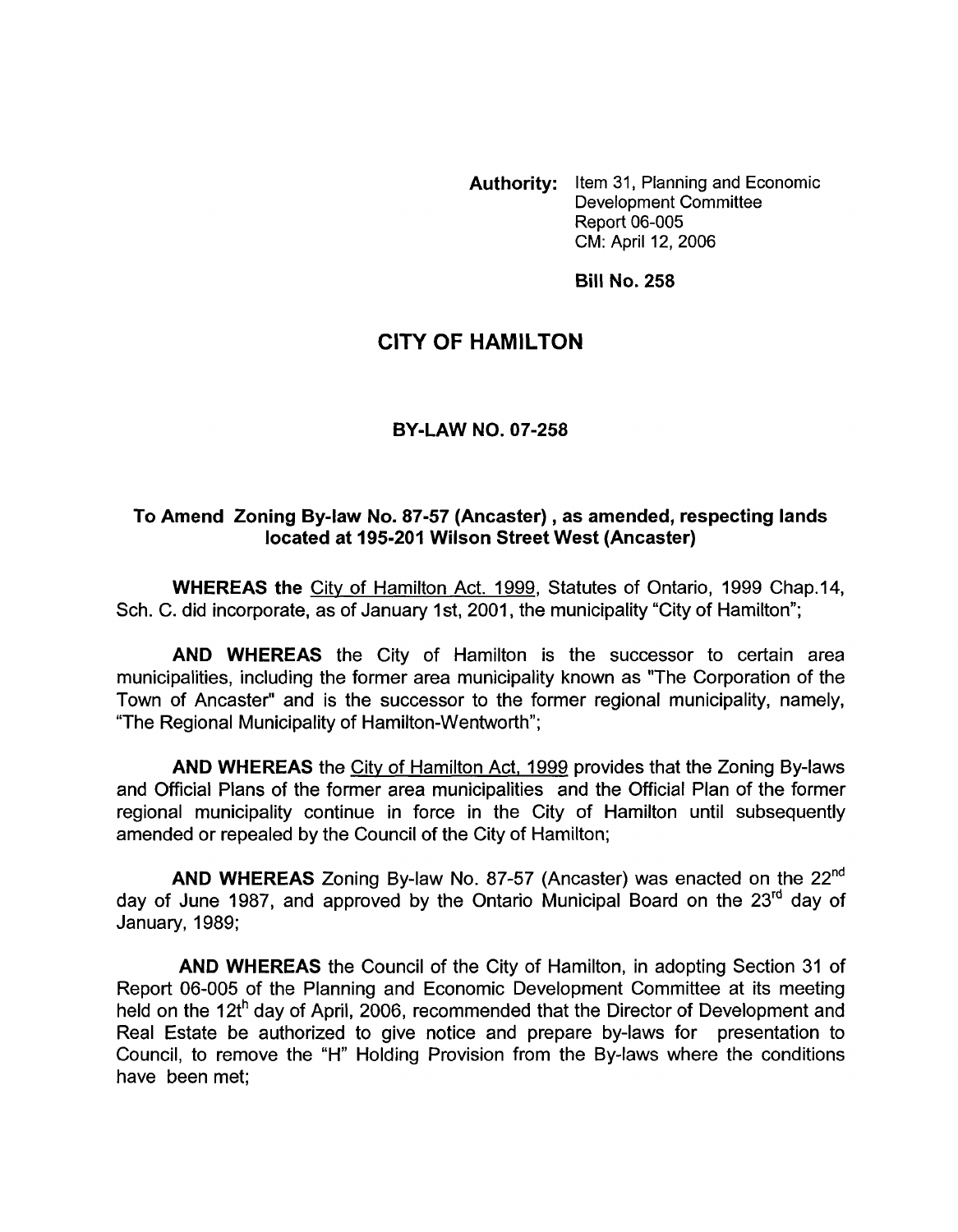**NOW THEREFORE** the Council of the City of Hamilton enacts as follows:

- 1. Map 1 to Schedule "B" of Zoning By-law No. 87-57 (Ancaster), as amended, is hereby further amended by changing from the Residential Holding "R2-541-H" Zone to the Residential "R2-541" Zone, the lands the extent and boundaries *of*  which are shown on Schedule "A" annexed hereto and forming part of this by-law.
- 2. All other regulations *of* the Residential "R2-541" Zone, as amended, and the General Provisions of Zoning By-law No. 87-57 (Ancaster) shall continue to apply.
- **3.**  The Clerk is hereby authorized and directed to proceed with the giving *of* notice of the passing of this By-law, in accordance with the Planninq Act.
- 4. By-law 06-071 is hereby repealed in its entirety.

**PASSED and ENACTED** this 12th day of September, 2007.

Fred Eisenberger **I Providence and The Contract Christensen**<br>Mayor City Clerk

**City Clerk** 

ZAH-06-03